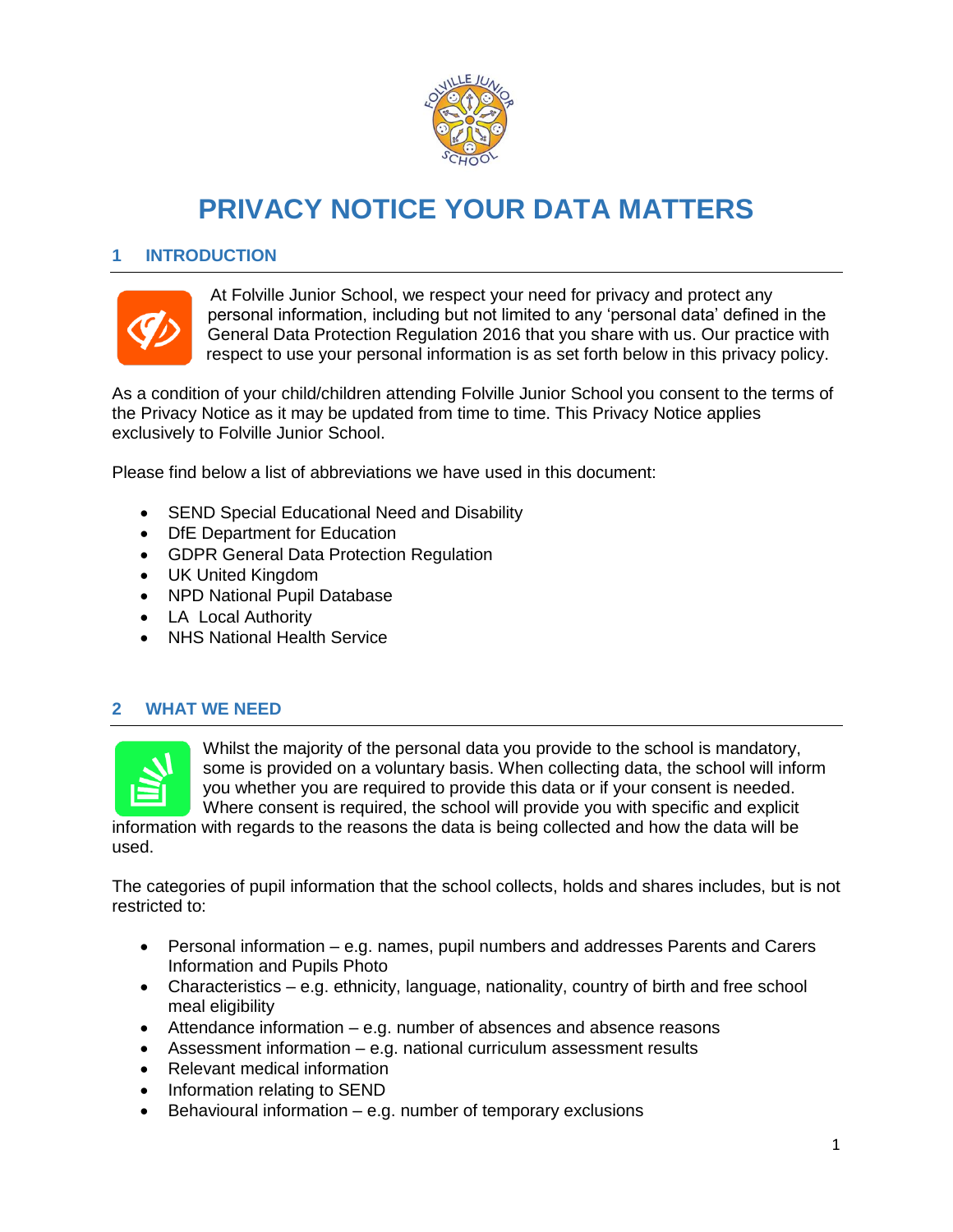# **3 WHY WE NEED IT**



Folville Junior School holds the legal right to collect and use personal data relating to pupils and their families, and we may also receive information regarding them from their previous school, LA and/or the DfE. We collect and use personal data in order to meet legal requirements and legitimate interests set out in the GDPR and UK law, including those in relation to the following:

- Article 6 and Article 9 of the GDPR
- Education Act 1996
- Regulation 5 of The Education (Information About Individual Pupils) (England) Regulations 2013

In accordance with the above, the personal data of pupils and their families is collected and used for the following reasons:

- To support pupil learning
- To monitor and report on pupil progress
- To provide appropriate pastoral care
- To assess the quality of our service
- To comply with the law regarding data sharing
- To safeguard pupils
- To contact parents/carers with updates, news about the school

# **4 WHAT WE DO WITH IT**



We do not share information about our pupils/parents with anyone without consent unless the law and our policies allow us to do so.

The school is required to share pupils' data with the DfE on a statutory basis. NPD is managed by the DfE and contains information about pupils in schools in England. Folville Junior School is required by law to provide information about our pupils to the DfE as part of statutory data collections, such as the school census; some of this information is then stored in the NPD. The DfE may share information about our pupils from the NPD with third parties who promote the education or wellbeing of children in England by:

- Conducting research or analysis.
- Producing statistics.
- Providing information, advice or guidance

The DfE has robust processes in place to ensure the confidentiality of any data shared from the NPD is maintained. Folville Junior School will not share your personal information with any third parties without your consent, unless the law allows us to do so. The school routinely shares pupils' information with:

- Educational Portals (Administration and Educational purposes)
- Pupils' destinations upon leaving the school
- The LA
- The NHS
- The DfE
- Schools that the pupil's attend after leaving us
- Other schools in our group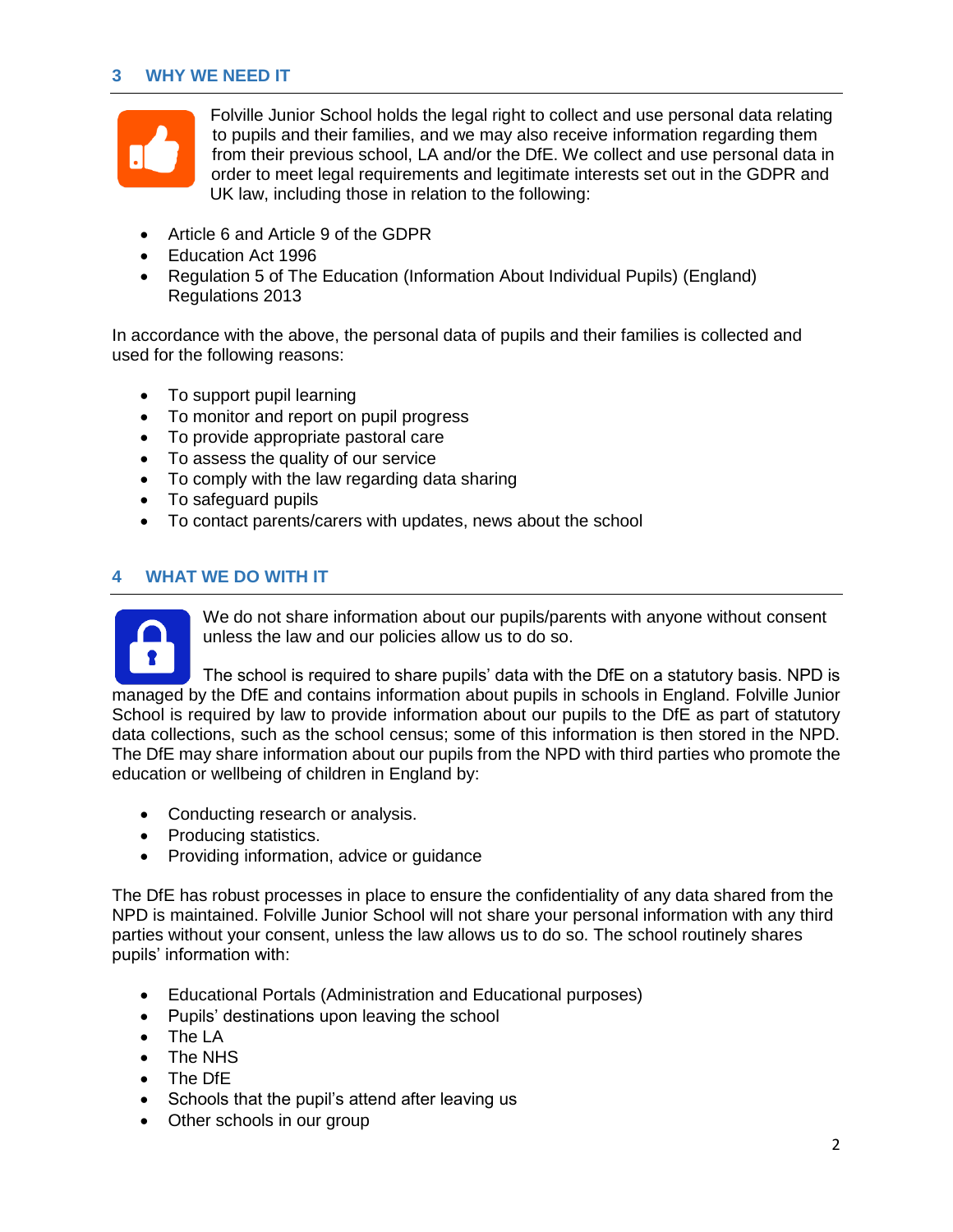- Professional advisers and consultants
- Suppliers and service providers
- Our regulator, Ofsted (the organisation that supervises us).
- Other agencies that support your child's wellbeing

# **5 HOW LONG DO WE KEEP IT?**



Personal data relating to pupils at Folville Junior School and their families is stored in line with the school's GDPR Data Protection Policy. In accordance with the GDPR, the school does not store personal data indefinitely; data is only stored for as long as is necessary to complete the task for which it was originally collected

and line with our retention statement.

#### **6 WHAT ARE YOUR RIGHTS?**



Under data protection legislation, parents and pupils have the right to request access to information about them that we hold. To make a request for your personal information, or be given access to your child's educational record, contact:

Folville Junior School Folville Rise Leicester LE3 1EE

You also have the right to:

- Be informed about how Folville Junior School uses your personal data.
- Request that your personal data is amended if it is inaccurate or incomplete.
- Request that your personal data is erased where there is no compelling reason for its continued processing.
- Request that the processing of your data is restricted.
- Object to your personal data being processed. Where the processing of your data is based on your consent, you have the right to withdraw this consent at any time.
- Claim compensation for damages caused by a breach of the GDPR

## **7 CONTACT DETAILS AND USEFUL WEBSITES**

If you have a concern about the way Folville Junior School and/or the DfE is collecting or using your personal data, you can raise a concern with the school or you can also contact:

Schools Data Protection Officer Manjit Heer 350 Loughborough Road Leicester Le4 5PJ TEL: 0845 519 1772 EMAIL: [info@dpoforschools.co.uk](mailto:info@dpoforschools.co.uk)